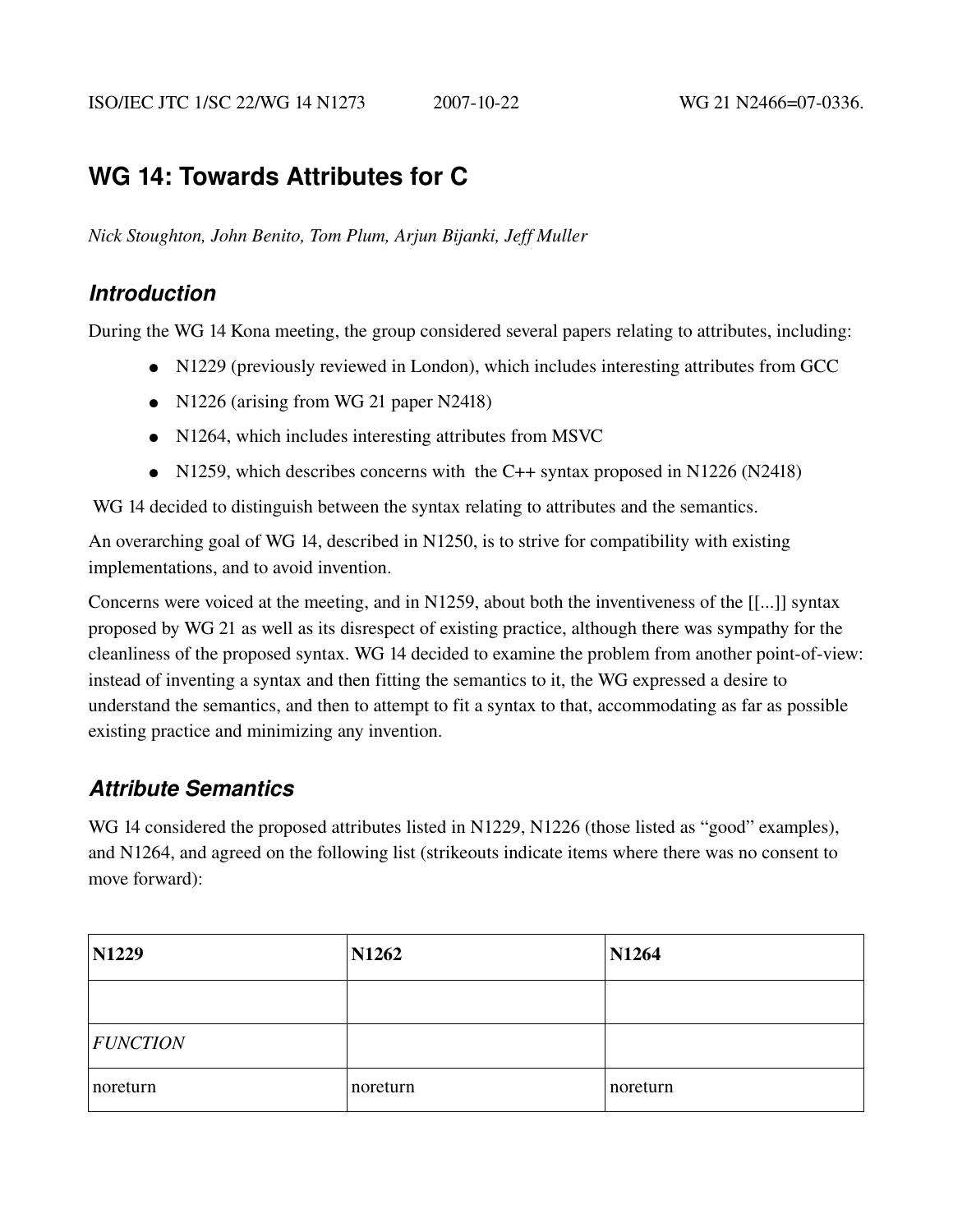ISO/IEC JTC 1/SC 22/WG 14 N1273 2007-10-22 WG 21 N2466=07-0336.

| returns_twice                                  |                        |                                           |
|------------------------------------------------|------------------------|-------------------------------------------|
| pure                                           |                        | pure                                      |
| warn_unused_result                             |                        |                                           |
| nonnull                                        |                        |                                           |
|                                                | deprecated             | deprecated                                |
|                                                |                        |                                           |
| <b>VARIABLE</b>                                |                        |                                           |
| aligned                                        | align(unsigned int)    | align(alignment)                          |
| cleanup                                        |                        | has related proposal in<br>try{}finally{} |
| unused                                         | unused                 |                                           |
| gcc has similar mechanism in<br>builtin_expect | probably(unsigned int) |                                           |
|                                                | noalias                |                                           |
|                                                | register               |                                           |
|                                                | owner                  |                                           |
| has similar proposal in _thread                |                        | thread                                    |
|                                                |                        |                                           |
| <b>TYPE</b>                                    |                        |                                           |
| aligned                                        |                        |                                           |
| packed                                         |                        |                                           |
| transparent_union                              |                        |                                           |
| unused                                         |                        |                                           |

It is proposed that WG 14 will move forward with the union of these attributes. The semantics of each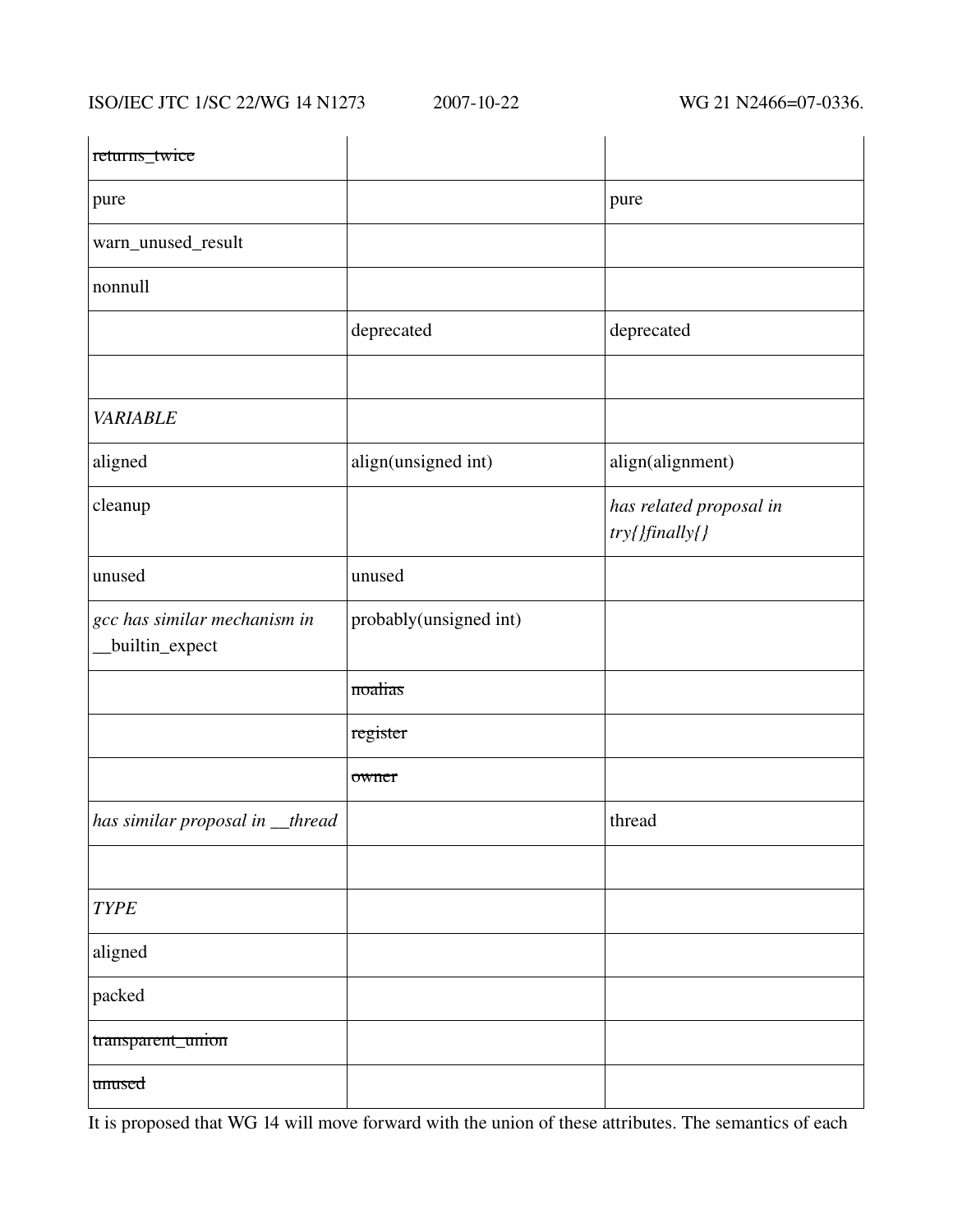is discussed further in this paper.

## *Attribute Syntax*

WG 14 could not agree on a syntax at the Kona meeting. However, the group agreed that:

- whatever syntax is used, it must be compatible with existing practice, to the extent that simple #define macros could be used to move from pre-existing practice syntax (e.g.  $\text{\_}atribute\_\text{\_}((x))$ ) or  $\text{ }$  declspec(x)) to the new syntax and vice versa. Attributes must be permitted in the position of a storage-class specifier, i.e. an attribute applies to all declarators.
- $\Box$  the existing C Pragma keyword goes a long way toward solving the generalized issue, and might well serve as the ultimate way of expressing attributes at levels not currently recognized in existing practice (e,g, at block or translation unit level).

One further syntactic point was discussed*,* relating to namespace reservation. It was generally agreed that the attributes themselves have names, and individual implementations should be free to extend that namespace. Existing practice has many more names than described in the table above, and it was agreed that any solution proposed by the committee that outlawed existing practice would not be well received. Therefore, it is proposed that the names used for standardized C attributes be prepended with "stdc\_"; the remainder of the attribute namespace should remain as it is now: open to vendor invention. Does this prefix make the name too long? For example "stdc\_warn\_unused\_result". Any other suitable prefix would be acceptable.

## *Detailed Attribute Semantics*

The remainder of this paper either proposes actual standardized wording for the semantics of a given attribute where multiple existing implementations overlap in attributes, or surveys existing practice where there are conflicting semantics.

## **Function Level Attributes**

The following attributes describe functions:

## *stdc\_noreturn*

*Syntax*: to be defined. Associated with a function.

*Constraints*: The return type of the associated function shall be void. [[NB gcc does not make this a constraint without additional compiler flags. MSVC does enforce this]]

*Semantics:* The stdc\_noreturn attribute indicates that the associated function does not return.

[Note -- control may still return from a stdc\_noreturn-marked function via a non-local goto. --end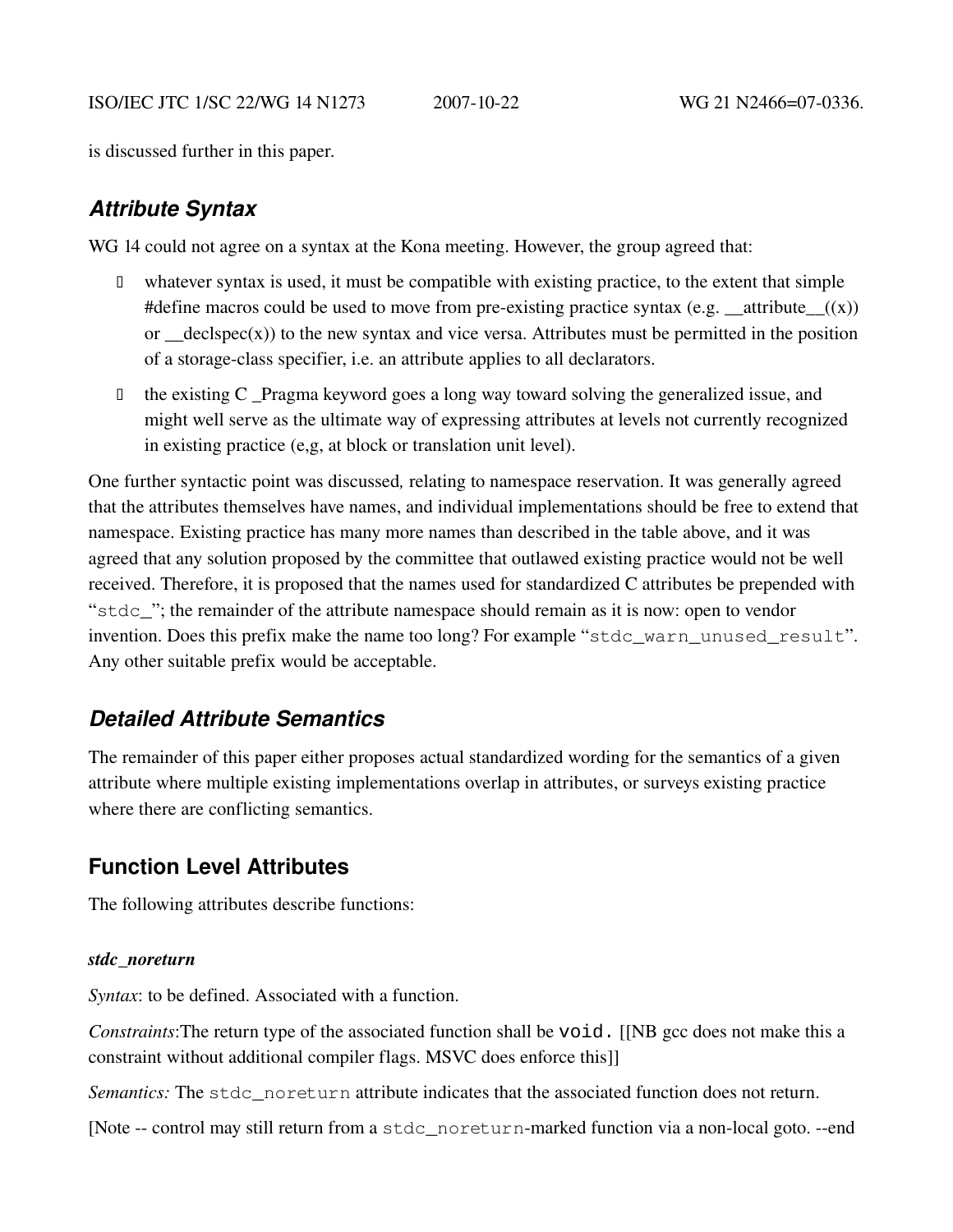note]

Any path that terminates in a call to a  $\text{stdc\_noreturn-market}$  function need not be expected to result in any value.

The behavior is undefined if the function returns normally.

#### *stdc\_pure*

*Syntax*: to be defined. Associated with a function.

*Constraints*: None.

*Semantics:* Any function marked as stdc\_pure has no side effects and depends only on the values of the arguments passed; any call to the function with the same arguments has the same results as a previous call\*. [\*Footnote: an implementation is free to call a pure function fewer times than the program might suggest if it is able to show that subsequent calls have the same arguments as an earlier call. Some common examples of pure functions are strlen and imaxabs)–end footnote].

#### *stdc\_warn\_unused\_result*

*Syntax*: to be defined. Associated with a function.

*Constraints*: The return value from a function marked as stdc\_warn\_unused\_result shall be either stored or examined.

*Semantics:* A diagnostic message shall be issued if the value returned from any function marked as stdc warn unused result is ignored.

(NB Annex I may need updating) [[not sure about the name]]

#### *stdc\_deprecated*

*Syntax:* to be defined. Associated with a function. A message may be provided as message.

*Constraints*: None.

*Semantics:* A diagnostic message shall be issued if the associated function is referenced. If the message argument is provided, the diagnostic shall contain message.

#### *stdc\_nonnull*

*Syntax:* to be defined. Associated with the argument to a function. To be discussed. SAL associates this with the argument itself, gcc associates it with the function.

*Constraints*: The argument shall not be a null pointer. [[at least as far as the implementation can tell]]

*Semantics:* To be discussed[[*the implementation may/it is implementation defined* add assertions to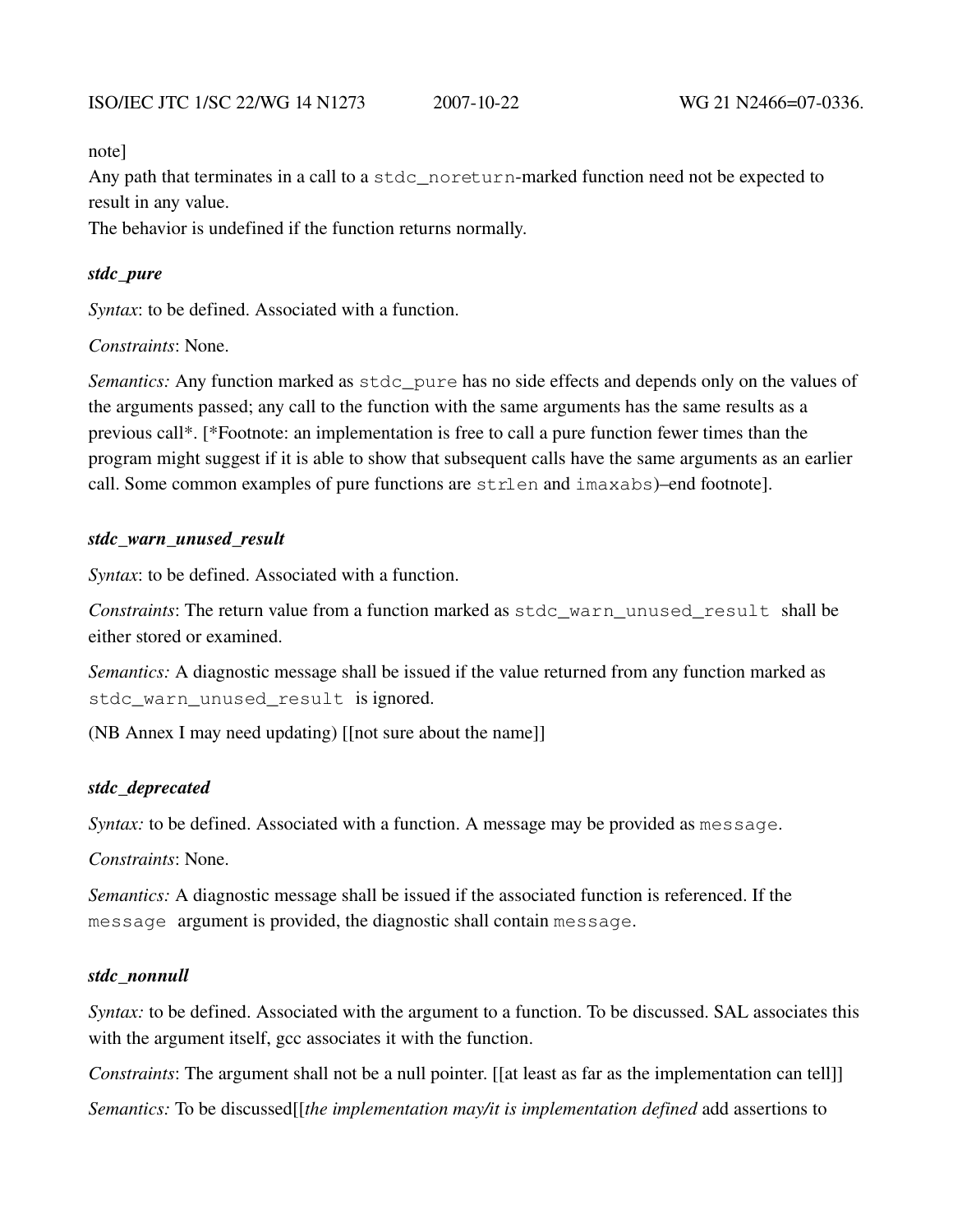ensure the runtime values of the variables are not null pointers]]

### *stdc\_align*

*Syntax:* to be defined. Associated with any variable. Must include a power-of-two alignment value, alignment. Existing practice varies subtly on the name of the attribute ("aligned" versus "align"). Gcc also permits alignment to be associated with types.

*Constraints*: alignment shall be a power of two.

*Semantics:* The implementation shall arrange that the associated variable has an address that is an exact multiple of alignment. [[some details remain to be worked out with WG 21. Possible upper boundaty, ALIGN\_MAX or similar]].

### *stdc\_cleanup*

*Syntax:* to be defined. Associated with any block scoped variable. Takes a pointer to a function that receives a pointer to the variable in question, called  $f$ ptr.

*Constraints*: fptr shall be a pointer to a function. [[ need to say something about the arg type]]

*Semantics:* Immediately before the associated variable goes out of scope, the function referenced by fptr shall be called with a pointer to the variable. Move this to a separate paper.

## *stdc\_unused*

*Syntax:* to be defined. Associated with a function argument. [[gcc also allow it to be associated with a function itself]]

*Constraints*: [[Should there be a constraint forbidding the use of the variable? Probably yes.]]

*Semantics:* No diagnostic shall be issued if the associated variable is not used. [An unused parameter to a function need not have a name.]

## *stdc\_probably*

*Syntax:* to be defined. Associated with *any(?)* branch statement. [[gcc has alternative syntax]]

*Constraints*:

*Semantics:*

## *stdc\_thread*

*Syntax:* to be defined. [[gcc uses keyword \_\_thread]]